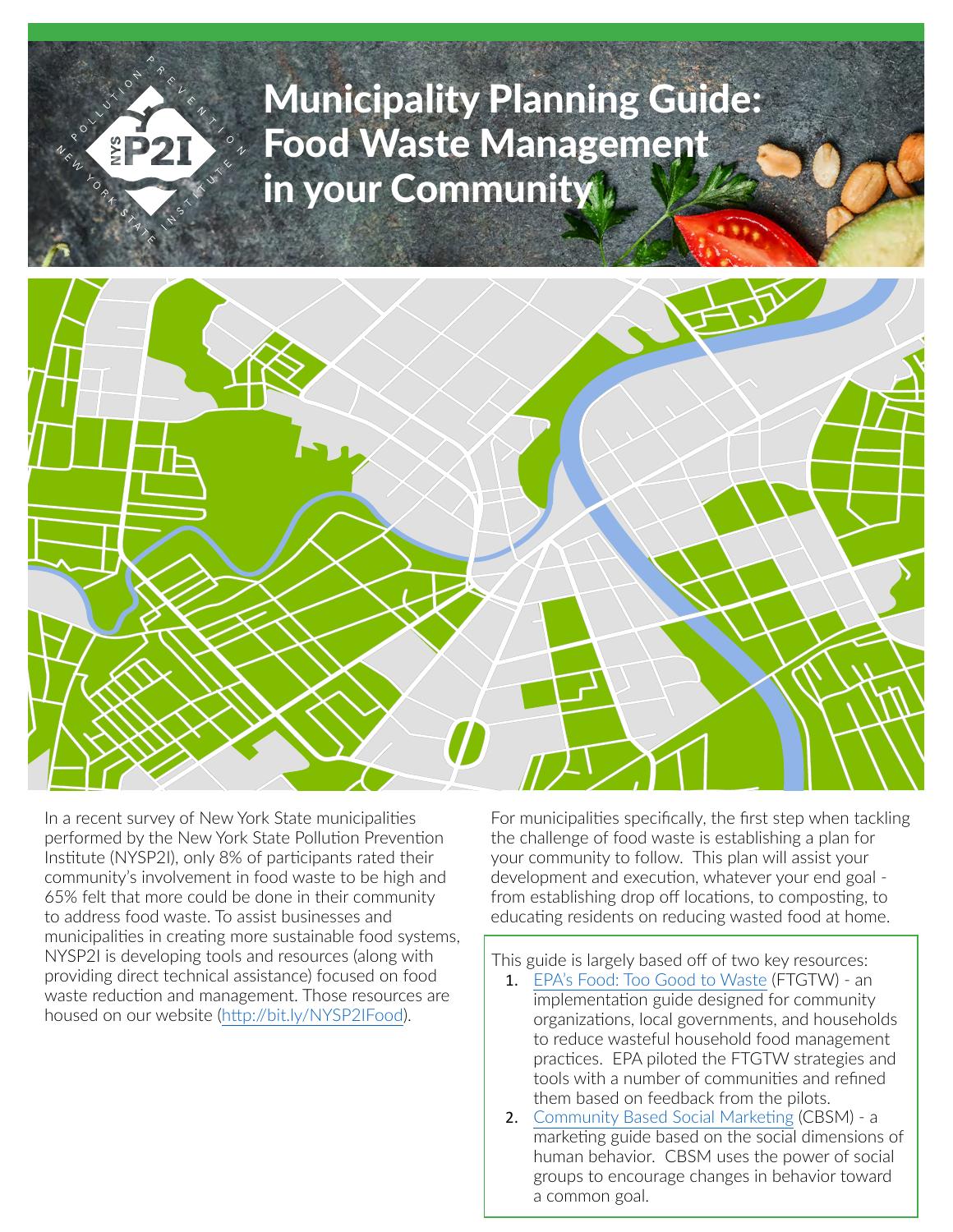

### Step 1: Organizing Your Food Waste Management Plan

#### **Organizing Community Leadership**

Organizing community leaders and identifying available support are important first steps that will assist in providing clear direction and expectations. The process of defining your direction, gaining leadership buy-in and determining resource allocation may take several months.

- Establish your objectives with food waste define what you are trying to accomplish, what success should look like, why you are interested in food waste, etc. Although these initial plans may change over time, it is important to document your starting point. As decisions are being made, reflect back on these objectives to assess if you are still moving in the right direction.
- Make a list of the essential leaders from key stakeholder groups – local government offices, industry partners, and community organizations.
- Before reaching out to community leaders, consider how your objectives relate to larger community and stakeholder missions – sustainable food systems, solid waste management targets, or reducing carbon footprint, for example.
- Discuss with community leaders about the overlap in objectives and their thoughts/concerns related to food waste:
	- ─ How do their current initiatives or goals relate to your food waste plan?
	- Do they have any feedback or concerns about direction? What do they see as the short and long term goals for this program?
	- What type of support can they provide to assist in the success of the program, given the overlap in goals?

#### **Community Support**

- At this stage, gauge the community's interest in possible goals, understanding their perceived benefits (e.g. save money on monthly grocery bill) and barriers (e.g. changes to routine, convenient access to drop off locations, etc.) to participation. This is a great opportunity to listen to and document feedback from community members, gain support, and identify potential pilot participants.
- Establish a community based Food Waste Team that meets regularly to guide the effort - a collective of stakeholders will disperse the workload, increase the sense of shared ownership, and reduce the likelihood of losing momentum.
- Suggestions for key stakeholders include neighborhood associations, civic or community groups, nonprofits, restaurants, grocers, businesses, farmers' markets, community supported agriculture businesses, municipal waste management companies, schools and universities.
- Reach out to individuals within the community. Personal contact is key! The likelihood that people change behavior is much greater when personal contact is made.

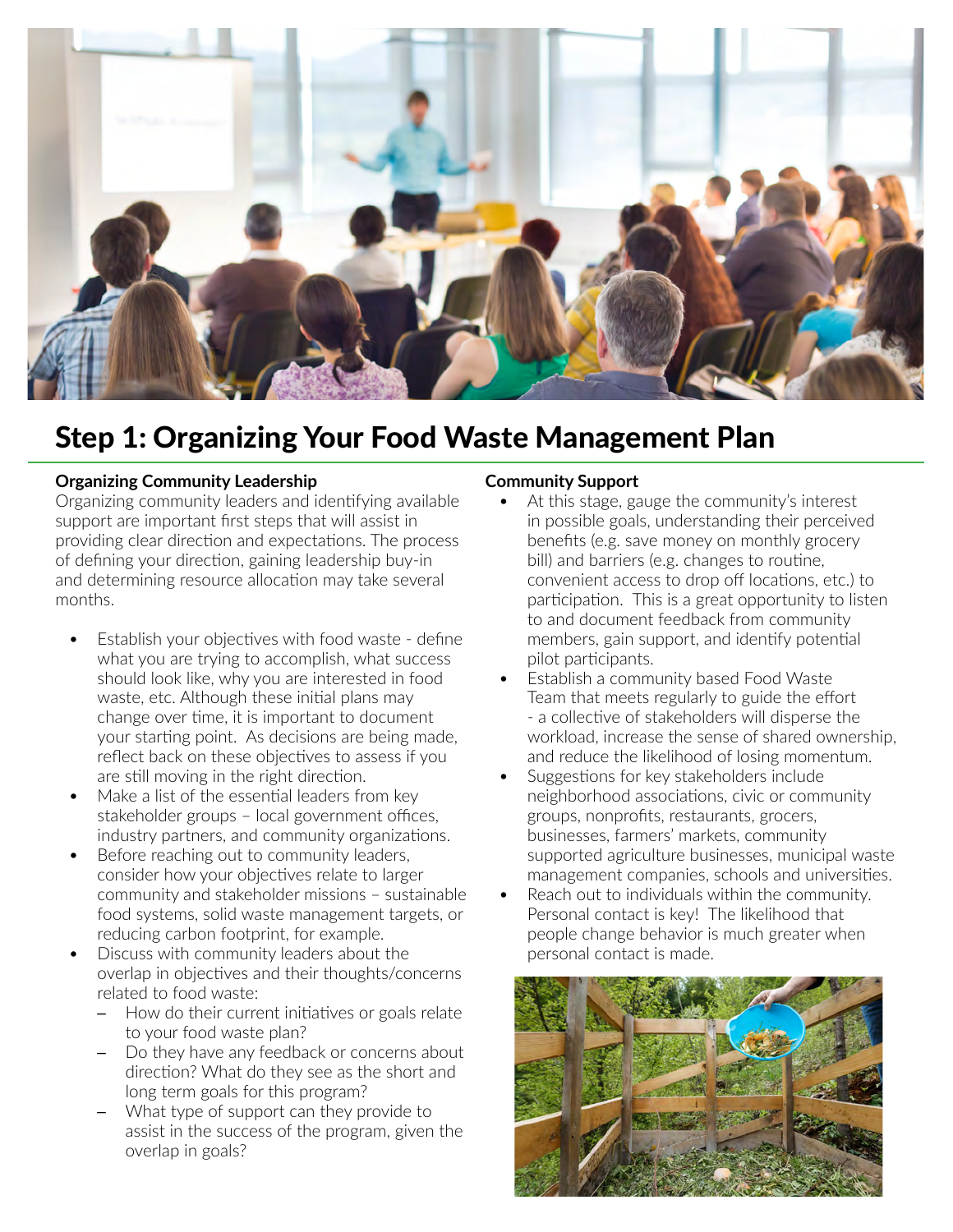

# Step 2: Defining Your Plan and Establishing Objectives

Once you identify your Food Waste Team and high level scope of work (i.e. available resources and stakeholder interest), focus on establishing targeted and actionable objectives. Often times, programs such as these start with a pilot or small scale trial to work out the kinks without incurring significant costs. The timeline for this type of planning may be a year or less. Long term goals should be set from the beginning and revisited throughout the process. This guide is written to include a pilot in your plan, but this may not always be required. If a pilot is deemed unnecessary, treat this step as your program design.



### **Designing the Pilot**

- Build the pilot with an end goal in mind Determine what it is you want to achieve from trying the process out, e.g. participation rates, food waste diversion potential, knowledge gaps, process inefficiencies, etc., and focus on those aspects.
- Ask specific questions:
	- Who is your target population? Consider the demographics of the area and the resources you have available when choosing the reach of your pilot. You want it to be large enough to draw conclusions to scale up from.
	- What resources are already available? Consider staff, volunteers, time dedicated to the project, and the budget.
	- ─ Are there any potential partners and/or sources of funding to assist in the pilot?
	- What time of year and for how long should the pilot run?
- Clearly outline roles, responsibilities, and a timeline for the pilot. Later on, when multiple aspects of the program are in process, it will be critical to have these details defined.
- Document how you plan to measure success and gather feedback from participants. Metrics should be collected so there's a point to measure improvement from over time.
- The better the pilot design and planning are the easier execution will be, however it is important to be dynamic and prepared to make changes in real time.